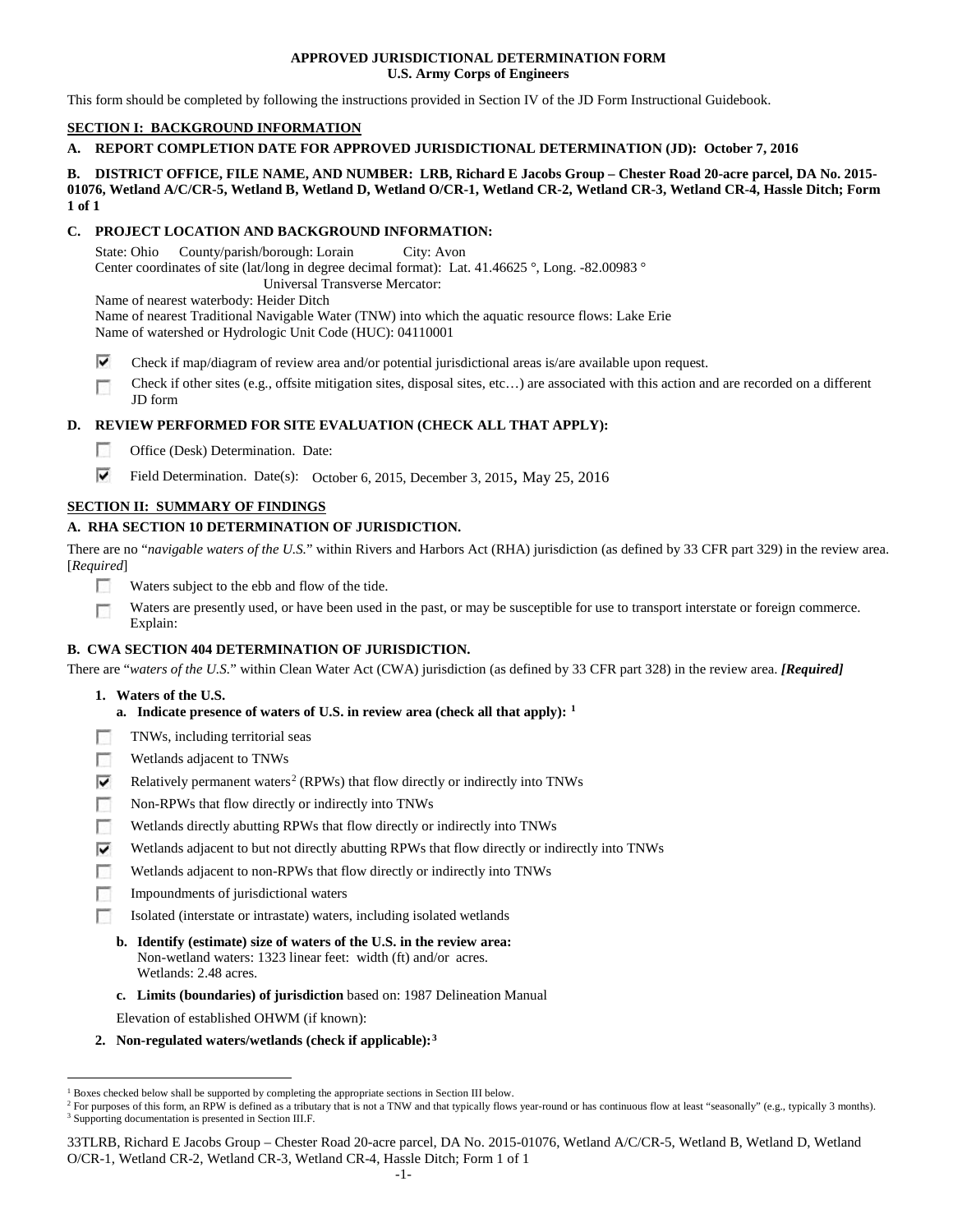Potentially jurisdictional waters and/or wetlands were assessed within the review area and determined to be not jurisdictional. Explain:

### **SECTION III: CWA ANALYSIS**

### **A. TNWs AND WETLANDS ADJACENT TO TNWs**

**The agencies will assert jurisdiction over TNWs and wetlands adjacent to TNWs. If the aquatic resource is a TNW, complete Section III.A.1 and Section III.D.1. only; if the aquatic resource is a wetland adjacent to a TNW, complete Sections III.A.1 and 2 and Section III.D.1.; otherwise, see Section III.B below**.

**1. TNW**  Identify TNW:

Summarize rationale supporting determination:

# **2. Wetland adjacent to TNW**

Summarize rationale supporting conclusion that wetland is "adjacent":

### **B. CHARACTERISTICS OF TRIBUTARY (THAT IS NOT A TNW) AND ITS ADJACENT WETLANDS (IF ANY):**

**This section summarizes information regarding characteristics of the tributary and its adjacent wetlands, if any, and it helps determine whether or not the standards for jurisdiction established under Rapanos have been met.** 

**The agencies will assert jurisdiction over non-navigable tributaries of TNWs where the tributaries are "relatively permanent waters" (RPWs), i.e. tributaries that typically flow year-round or have continuous flow at least seasonally (e.g., typically 3 months). A wetland that directly abuts an RPW is also jurisdictional. If the aquatic resource is not a TNW, but has year-round (perennial) flow, skip to Section III.D.2. If the aquatic resource is a wetland directly abutting a tributary with perennial flow, skip to Section III.D.4.**

**A wetland that is adjacent to but that does not directly abut an RPW requires a significant nexus evaluation. Corps districts and EPA regions will include in the record any available information that documents the existence of a significant nexus between a relatively permanent tributary that is not perennial (and its adjacent wetlands if any) and a traditional navigable water, even though a significant nexus finding is not required as a matter of law.**

**If the waterbody[4](#page-1-0) is not an RPW, or a wetland directly abutting an RPW, a JD will require additional data to determine if the waterbody has a significant nexus with a TNW. If the tributary has adjacent wetlands, the significant nexus evaluation must consider the tributary in combination with all of its adjacent wetlands. This significant nexus evaluation that combines, for analytical purposes, the tributary and all of its adjacent wetlands is used whether the review area identified in the JD request is the tributary, or its adjacent wetlands, or both. If the JD covers a tributary with adjacent wetlands, complete Section III.B.1 for the tributary, Section III.B.2 for any onsite wetlands, and Section III.B.3 for all wetlands adjacent to that tributary, both onsite and offsite. The determination whether a significant nexus exists is determined in Section III.C below.**

- **1. Characteristics of non-TNWs that flow directly or indirectly into TNW**
	- **(i) General Area Conditions:**

Watershed size: 898 square miles Drainage area: 0.089 square miles

Average annual rainfall: 38.03 inches Average annual snowfall: 44.2 inches

#### **(ii) Physical Characteristics:**

- (a) Relationship with TNW:
	- Tributary flows directly into TNW. п

 $\triangledown$  Tributary flows through 2 tributaries before entering TNW.

Project waters are 2-5 river miles from TNW. Project waters are 1 (or less) river miles from RPW. Project waters are 2-5 aerial (straight) miles from TNW. Project waters are 1 (or less) aerial (straight) miles from RPW. Project waters cross or serve as state boundaries. Explain:

Identify flow route to TNW[5:](#page-1-1) Hassle Ditch flows generally north and connects to Heider Ditch. Heider Ditch continues north and debouches into Lake Erie, a TNW. Tributary stream order, if known:

(b) General Tributary Characteristics (check all that apply):

**Tributary** is: Natural

Artificial (man-made). Explain:

33TLRB, Richard E Jacobs Group – Chester Road 20-acre parcel, DA No. 2015-01076, Wetland A/C/CR-5, Wetland B, Wetland D, Wetland O/CR-1, Wetland CR-2, Wetland CR-3, Wetland CR-4, Hassle Ditch; Form 1 of 1

<span id="page-1-1"></span><span id="page-1-0"></span> <sup>4</sup> Note that the Instructional Guidebook contains additional information regarding swales, ditches, washes, and erosional features generally and in the arid West. <sup>5</sup> Flow route can be described by identifying, e.g., tributary a, which flows through the review area, to flow into tributary b, which then flows into TNW.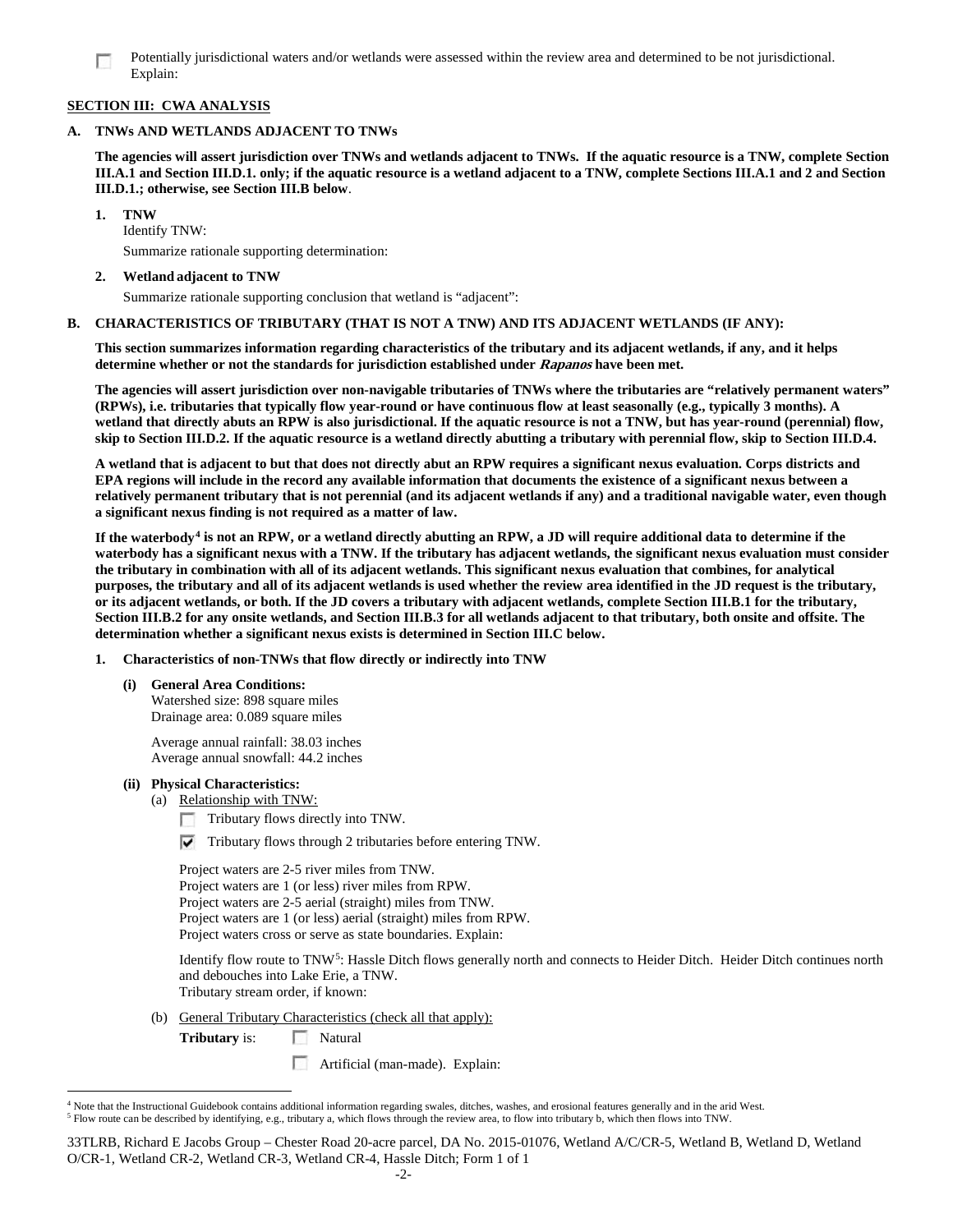Manipulated (man-altered). Explain: Hassle Ditch is a manipulated stream that primarily flows along agricultural fields. It has been straightened to flow along field boundaries, along roadways, and highways.

|                                                                                                                                                                                                                                                      | <b>Tributary</b> properties with respect to top of bank (estimate):<br>Average width: 5-7 feet<br>Average depth: <1 feet<br>Average side slopes: 3:1                                             |            |                                           |        |                            |  |                                                                                                                                                        |  |  |  |  |  |  |
|------------------------------------------------------------------------------------------------------------------------------------------------------------------------------------------------------------------------------------------------------|--------------------------------------------------------------------------------------------------------------------------------------------------------------------------------------------------|------------|-------------------------------------------|--------|----------------------------|--|--------------------------------------------------------------------------------------------------------------------------------------------------------|--|--|--|--|--|--|
|                                                                                                                                                                                                                                                      | Primary tributary substrate composition (check all that apply):                                                                                                                                  |            |                                           |        |                            |  |                                                                                                                                                        |  |  |  |  |  |  |
|                                                                                                                                                                                                                                                      | $\overline{\triangledown}$ Silts                                                                                                                                                                 | ▽          | Sands                                     |        |                            |  | Concrete                                                                                                                                               |  |  |  |  |  |  |
|                                                                                                                                                                                                                                                      | Cobbles                                                                                                                                                                                          | ▽          | Gravel                                    |        | ▽                          |  | Muck                                                                                                                                                   |  |  |  |  |  |  |
|                                                                                                                                                                                                                                                      | Bedrock                                                                                                                                                                                          | <b>For</b> | Vegetation. Type/% cover:                 |        |                            |  |                                                                                                                                                        |  |  |  |  |  |  |
|                                                                                                                                                                                                                                                      | Other. Explain:                                                                                                                                                                                  |            |                                           |        |                            |  |                                                                                                                                                        |  |  |  |  |  |  |
| Tributary condition/stability [e.g., highly eroding, sloughing banks]. Explain: Relatively stable<br>Presence of run/riffle/pool complexes. Explain:<br>Tributary geometry: Relatively Straight<br>Tributary gradient (approximate average slope): % |                                                                                                                                                                                                  |            |                                           |        |                            |  |                                                                                                                                                        |  |  |  |  |  |  |
| $(c)$ Flow:                                                                                                                                                                                                                                          | Tributary provides for: Perennial<br>Estimate average number of flow events in review area/year: 20 (or greater)<br>Describe flow regime: Perennial<br>Other information on duration and volume: |            |                                           |        |                            |  |                                                                                                                                                        |  |  |  |  |  |  |
|                                                                                                                                                                                                                                                      | Surface flow is: Discrete and Confined Characteristics:                                                                                                                                          |            |                                           |        |                            |  |                                                                                                                                                        |  |  |  |  |  |  |
| Subsurface flow: Unknown Explain findings:<br>$\Box$ Dye (or other) test performed:                                                                                                                                                                  |                                                                                                                                                                                                  |            |                                           |        |                            |  |                                                                                                                                                        |  |  |  |  |  |  |
| Tributary has (check all that apply):<br>$ \nabla $ Bed and banks                                                                                                                                                                                    |                                                                                                                                                                                                  |            |                                           |        |                            |  |                                                                                                                                                        |  |  |  |  |  |  |
| $\triangleright$ OHWM <sup>6</sup> (check all indicators that apply):<br>$\vert \cdot \vert$ clear, natural line impressed on the bank $\vert \cdot \vert$<br>the presence of litter and debris                                                      |                                                                                                                                                                                                  |            |                                           |        |                            |  |                                                                                                                                                        |  |  |  |  |  |  |
|                                                                                                                                                                                                                                                      | changes in the character of soil                                                                                                                                                                 |            |                                           |        |                            |  | destruction of terrestrial vegetation                                                                                                                  |  |  |  |  |  |  |
|                                                                                                                                                                                                                                                      | shelving<br><b>1999</b>                                                                                                                                                                          |            |                                           | ×.     | the presence of wrack line |  |                                                                                                                                                        |  |  |  |  |  |  |
|                                                                                                                                                                                                                                                      | vegetation matted down, bent, or absent                                                                                                                                                          |            |                                           | M      | sediment sorting           |  |                                                                                                                                                        |  |  |  |  |  |  |
|                                                                                                                                                                                                                                                      | $\Box$ leaf litter disturbed or washed away                                                                                                                                                      |            |                                           | 罓      | scour                      |  |                                                                                                                                                        |  |  |  |  |  |  |
|                                                                                                                                                                                                                                                      | sediment deposition<br>v.                                                                                                                                                                        |            |                                           | ⊽      |                            |  | multiple observed or predicted flow events                                                                                                             |  |  |  |  |  |  |
|                                                                                                                                                                                                                                                      | water staining                                                                                                                                                                                   |            |                                           | п      |                            |  | abrupt change in plant community                                                                                                                       |  |  |  |  |  |  |
|                                                                                                                                                                                                                                                      | other (list):                                                                                                                                                                                    |            |                                           |        |                            |  |                                                                                                                                                        |  |  |  |  |  |  |
| Discontinuous OHWM. <sup>7</sup> Explain:                                                                                                                                                                                                            |                                                                                                                                                                                                  |            |                                           |        |                            |  |                                                                                                                                                        |  |  |  |  |  |  |
|                                                                                                                                                                                                                                                      | High Tide Line indicated by:                                                                                                                                                                     |            |                                           |        |                            |  | If factors other than the OHWM were used to determine lateral extent of CWA jurisdiction (check all that apply):<br>Mean High Water Mark indicated by: |  |  |  |  |  |  |
|                                                                                                                                                                                                                                                      | oil or scum line along shore objects                                                                                                                                                             |            |                                           |        | survey to available datum; |  |                                                                                                                                                        |  |  |  |  |  |  |
|                                                                                                                                                                                                                                                      |                                                                                                                                                                                                  |            | fine shell or debris deposits (foreshore) | $\sim$ | physical markings;         |  |                                                                                                                                                        |  |  |  |  |  |  |
|                                                                                                                                                                                                                                                      | physical markings/characteristics                                                                                                                                                                |            |                                           | п      |                            |  | vegetation lines/changes in vegetation types.                                                                                                          |  |  |  |  |  |  |
|                                                                                                                                                                                                                                                      | tidal gauges                                                                                                                                                                                     |            |                                           |        |                            |  |                                                                                                                                                        |  |  |  |  |  |  |
|                                                                                                                                                                                                                                                      | other (list):                                                                                                                                                                                    |            |                                           |        |                            |  |                                                                                                                                                        |  |  |  |  |  |  |
|                                                                                                                                                                                                                                                      | (iii) Chemical Characteristics:                                                                                                                                                                  |            |                                           |        |                            |  | Characterize tributary (e.g. water color is clear discolored oily film; water quality; general watershed characteristics, etc.)                        |  |  |  |  |  |  |

Characterize tributary (e.g., water color is clear, discolored, oily film; water quality; general watershed characteristics, etc.). Explain: Water within Hassle Ditch was clear during all of the site visits. Identify specific pollutants, if known:

<span id="page-2-0"></span> <sup>6</sup> <sup>6</sup>A natural or man-made discontinuity in the OHWM does not necessarily sever jurisdiction (e.g., where the stream temporarily flows underground, or where the OHWM has been removed by development or agricultural practices). Where there is a break in the OHWM that is unrelated to the waterbody's flow regime (e.g., flow over a rock outcrop or through a culvert), the agencies will look for indicators of flow above and below the break. 7 Ibid.

<span id="page-2-1"></span><sup>33</sup>TLRB, Richard E Jacobs Group – Chester Road 20-acre parcel, DA No. 2015-01076, Wetland A/C/CR-5, Wetland B, Wetland D, Wetland O/CR-1, Wetland CR-2, Wetland CR-3, Wetland CR-4, Hassle Ditch; Form 1 of 1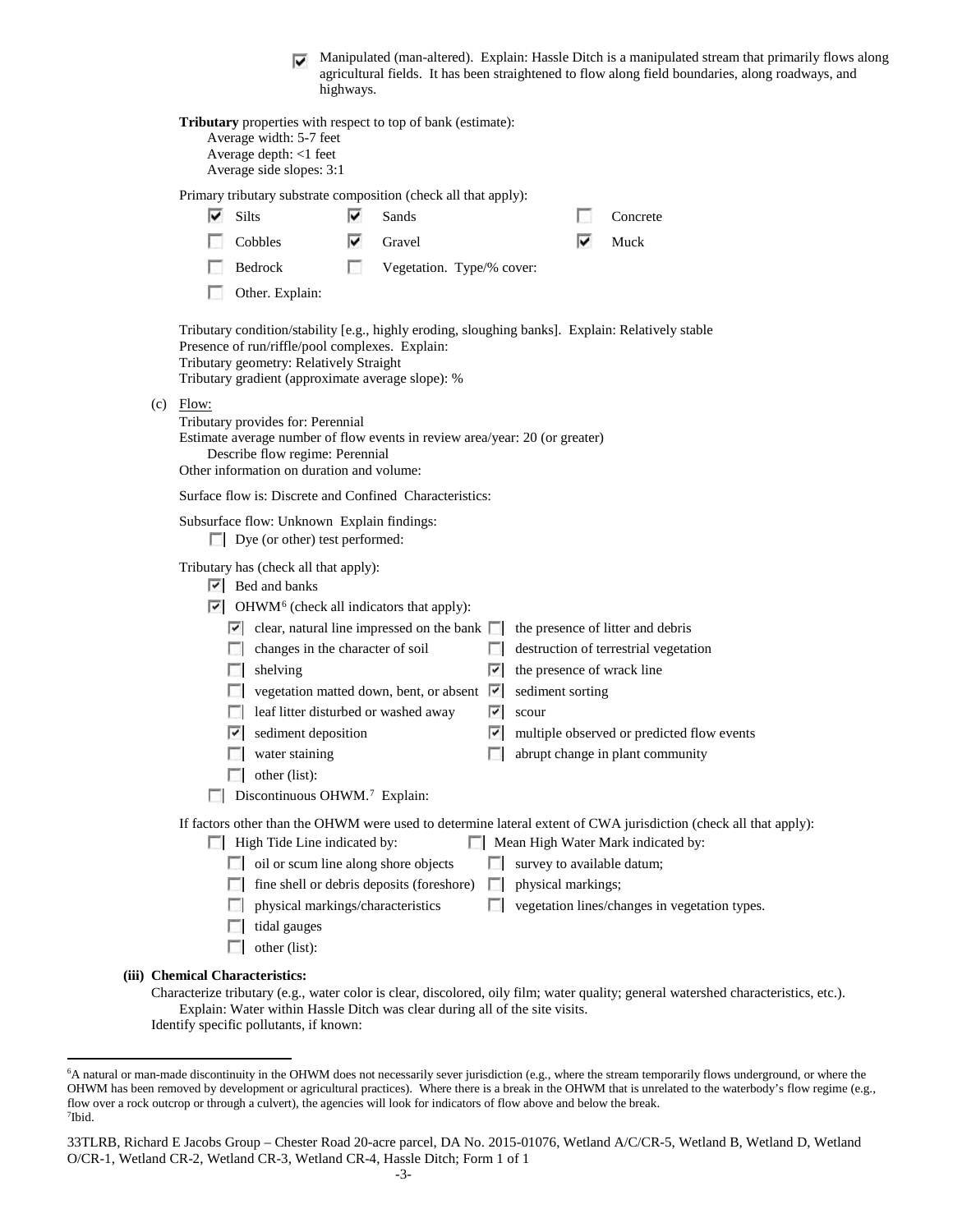### **(iv) Biological Characteristics. Channel supports (check all that apply):**

- Riparian corridor. Characteristics (type, average width):  $\sim$ 75-100' wide corridor along the portion of the stream on-site. The corridor is a combination of forested, scrub-shrub, and emergent habitat.
- $\triangledown$  Wetland fringe. Characteristics: Within the riparian corridor, areas of wetlands are present
- $\overline{\triangledown}$  Habitat for:
	- Federally Listed species. Explain findings:
	- **Fish/spawn areas. Explain findings:**
	- Other environmentally-sensitive species. Explain findings:
	- Aquatic/wildlife diversity. Explain findings: Coyote pups were observed within the riparian corridor of the stream during the May 25, 2016 visit. White-tailed deer were observed within the riparian corridor during the October 6, 2015 site visit.

### **2. Characteristics of wetlands adjacent to non-TNW that flow directly or indirectly into TNW**

### **(i) Physical Characteristics:**

- (a) General Wetland Characteristics:
	- Properties:

Wetland size: Wetland A/C/CR-5 (1.34 acres), Wetland B (0.18 acre), Wetland D (0.01 acre), Wetland O/CR-1 (0.28 acre), Wetland CR-2 (0.56 acre), Wetland CR-3 (0.03 acre), and Wetland CR-4 (0.08 acre) for a total of 2.48 acres

Wetland type. Explain: Wetlands A/C/CR-5 is PEM/PFO, Wetland B is PFO, Wetland O/CR-1 is PEM/PSS. Wetland D is PSS. Wetlands CR-2, CR-3, and CR-4 are PEM.

Wetland quality. Explain: Low to moderate

Project wetlands cross or serve as state boundaries. Explain:

(b) General Flow Relationship with Non-TNW:

Flow is: Ephemeral Flow Explain: Water from each of the wetlands flows to the RPW (and eventually the TNW) during high water periods, following heavy precipitation events, and following snow melt events.

#### Surface flow is: Discrete and Confined

Characteristics: There are non-jurisdictional drainageways connecting each of the wetlands to the RPW.

Subsurface flow: Unknown Explain findings:

Dye (or other) test performed:

- (c) Wetland Adjacency Determination with Non-TNW:
	- $\Box$  Directly abutting
	- $\overline{\phantom{a}}$ Not directly abutting
		- Discrete wetland hydrologic connection. Explain: Water flows from the wetlands through non-jurisdictional  $\overline{ }$ drainageways to Hassle Ditch (a perennial RPW).
		- $\overline{a}$ Ecological connection. Explain:
		- $\Box$ Separated by berm/barrier. Explain:
- (d) Proximity (Relationship) to TNW

Project wetlands are 2-5 river miles from TNW. Project waters are 2-5 aerial (straight) miles from TNW. Flow is from: Wetland to Navigable Waters Estimate approximate location of wetland as within the 500-year or greater floodplain.

### **(ii) Chemical Characteristics:**

Characterize wetland system (e.g., water color is clear, brown, oil film on surface; water quality; general watershed characteristics; etc.). Explain:

Identify specific pollutants, if known:

## **(iii) Biological Characteristics. Wetland supports (check all that apply):**

- Riparian buffer. Characteristics (type, average width): Wetlands D, O/CR-1, CR-2, CR-3 and CR-4 are located along Hassle Ditch.
- Vegetation type/percent cover. Explain: The wetlands consist of PEM, PSS, and PFO habitat
- $\overline{\triangledown}$  Habitat for:
	- Federally Listed species. Explain findings:
	- Fish/spawn areas. Explain findings:
	- Other environmentally-sensitive species. Explain findings:
	- Aquatic/wildlife diversity. Explain findings: Canada geese were observed within Wetland A/C/CR-5 and Wetland B during the site visits.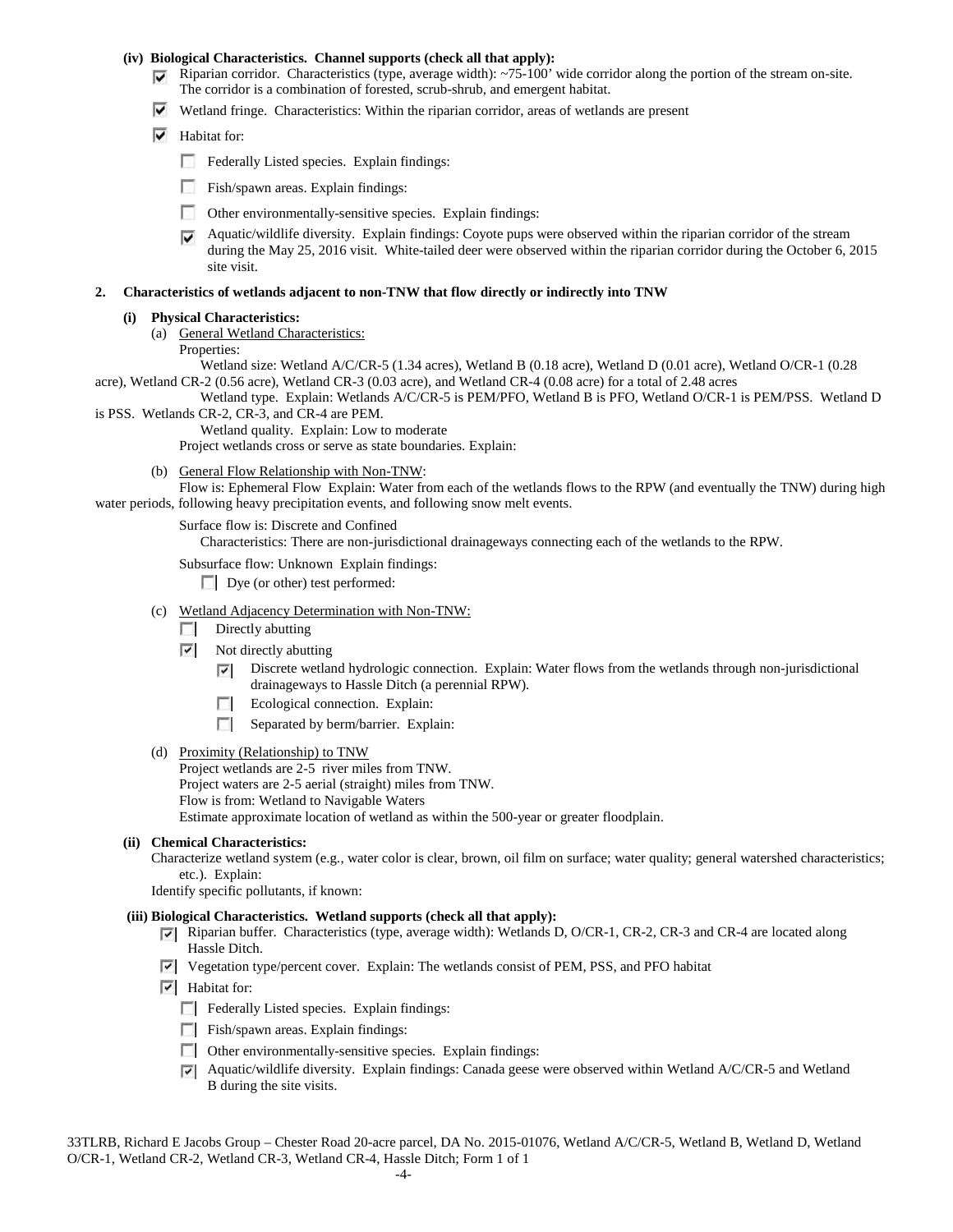### **3. Characteristics of all wetlands adjacent to the tributary (if any)**

All wetland(s) being considered in the cumulative analysis: 7 Approximately (2.48) acres in total are being considered in the cumulative analysis.

For each wetland, specify the following:

| Directly abuts? $(Y/N)$ |    | Size (in acres) | Directly abuts? $(Y/N)$ | Size (in acres) |      |
|-------------------------|----|-----------------|-------------------------|-----------------|------|
| Wetland A/C/CR-5        | Nο | I .34           | Wetland CR-2            | Nο              | 0.56 |
| Wetland B               | No | 0.18            | Wetland CR-3            | Nο              | 0.03 |
| Wetland D               | No | 0.01            | Wetland CR-4            | Nο              | 0.08 |
| Wetland O/CR-1          | No | 0.28            |                         |                 |      |

Summarize overall biological, chemical and physical functions being performed: The wetlands provide the following functions and services: hydrologic flux and storage including floodwater and runoff attenuation and release; sediment and nutrient transport and retention; pollutant attenuation and release; biogeochemical cycling and storage; stream channel stability via serving as a natural buffer; biological productivity of micro/macro flora and fauna, decomposition, and community structure; and wildlife support including providing habitat.

### **C. SIGNIFICANT NEXUS DETERMINATION**

**A significant nexus analysis will assess the flow characteristics and functions of the tributary itself and the functions performed by any wetlands adjacent to the tributary to determine if they significantly affect the chemical, physical, and biological integrity of a TNW. For each of the following situations, a significant nexus exists if the tributary, in combination with all of its adjacent wetlands, has more than a speculative or insubstantial effect on the chemical, physical and/or biological integrity of a TNW. Considerations when evaluating significant nexus include, but are not limited to the volume, duration, and frequency of the flow of water in the tributary and its proximity to a TNW, and the functions performed by the tributary and all its adjacent wetlands. It is not appropriate to determine significant nexus based solely on any specific threshold of distance (e.g. between a tributary and its adjacent wetland or between a tributary and the TNW). Similarly, the fact an adjacent wetland lies within or outside of a floodplain is not solely determinative of significant nexus.** 

### **Draw connections between the features documented and the effects on the TNW, as identified in the** *Rapanos* **Guidance and discussed in the Instructional Guidebook. Factors to consider include, for example:**

- Does the tributary, in combination with its adjacent wetlands (if any), have the capacity to carry pollutants or flood waters to TNWs, or to reduce the amount of pollutants or flood waters reaching a TNW?
- Does the tributary, in combination with its adjacent wetlands (if any), provide habitat and lifecycle support functions for fish and other species, such as feeding, nesting, spawning, or rearing young for species that are present in the TNW?
- Does the tributary, in combination with its adjacent wetlands (if any), have the capacity to transfer nutrients and organic carbon that support downstream foodwebs?
- Does the tributary, in combination with its adjacent wetlands (if any), have other relationships to the physical, chemical, or biological integrity of the TNW?

#### *Note: the above list of considerations is not inclusive and other functions observed or known to occur should be documented below:*

- **1. Significant nexus findings for non-RPW that has no adjacent wetlands and flows directly or indirectly into TNWs.** Explain findings of presence or absence of significant nexus below, based on the tributary itself, then go to Section III.D:
- **2. Significant nexus findings for non-RPW and its adjacent wetlands, where the non-RPW flows directly or indirectly into TNWs.**  Explain findings of presence or absence of significant nexus below, based on the tributary in combination with all of its adjacent wetlands, then go to Section III.D:
- **3. Significant nexus findings for wetlands adjacent to an RPW but that do not directly abut the RPW.** Explain findings of presence or absence of significant nexus below, based on the tributary in combination with all of its adjacent wetlands, then go to Section III.D: Water flows from all of the on-site wetlands through non-jurisdictional drainageways to Hassle Ditch (a perennial RPW). Hassle Ditch flows generally north and connects to Heider Ditch. Heider Ditch continues north and debouches into Lake Erie, a TNW. The wetlands store runoff, filter pollutants, and settle sediment that would otherwise be transported to the downstream TNW.

The tributary and it's similarly situated wetlands ((identified in Section III(B)(3)) have hydrologic connectivity to Lake Erie, thereby providing a significant nexus between the tributary and its adjacent wetlands and the downstream TNW. Hydrologic connectivity refers to the flow that transports organic matter and nutrients, energy, and aquatic organisms throughout the system (Freeman et al., 2006). The tributary influences the chemistry and physical conditions of the downstream TNW through its hydrologic input, storage, and transport of sediments and energy. Rainfall, snowmelt, and stormwater runoff within the drainage area of the tributary provides hydrology to the downstream receiving waters. The tributary contributes to the chemical and physical make-up of Lake Erie through its ability to convey sediments, chemicals, nutrients, and contaminants downstream to Lake Erie. The tributary is surrounded by numerous uses including residential and commercial development, agriculture, transportation infrastructure, and natural land.

The similarly situated wetlands directly affect the nature of the water entering the tributary and its downstream receiving waters, both in quantity and chemical/physical attributes. This occurs through the reduction of runoff rates of water received by the tributary resulting from attenuation and storage of floodwaters; capture of water through evapotranspiration; storage of runoff; and filtering and/or storage of nutrients, chemicals, and sediments contained in rainfall, runoff, or other hydrologic inputs. Ultimately, this affects the downstream

33TLRB, Richard E Jacobs Group – Chester Road 20-acre parcel, DA No. 2015-01076, Wetland A/C/CR-5, Wetland B, Wetland D, Wetland O/CR-1, Wetland CR-2, Wetland CR-3, Wetland CR-4, Hassle Ditch; Form 1 of 1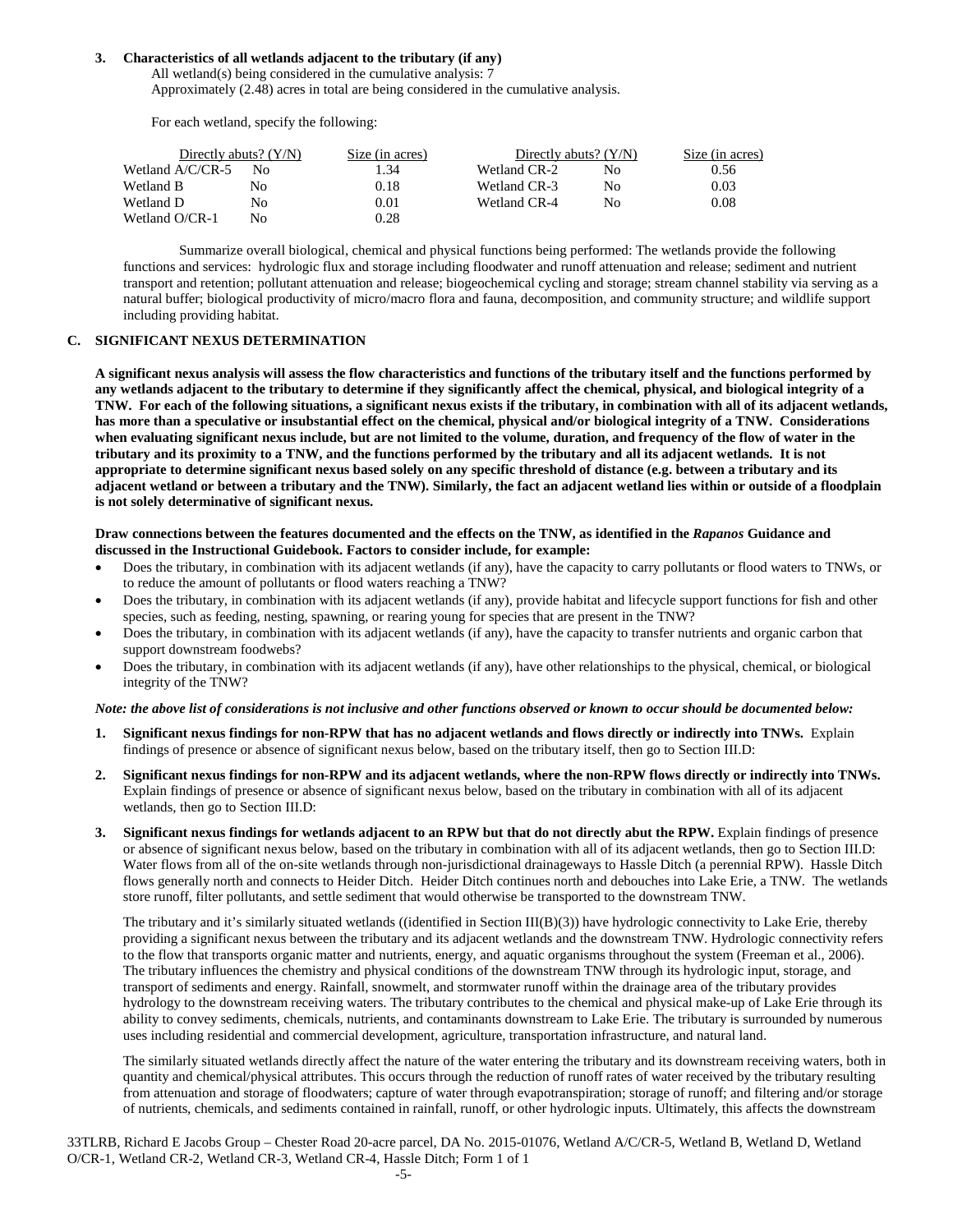TNW, Lake Erie, as the wetlands alter the amount of flow reaching the TNW and furthermore, any additional matter such as nutrients, chemicals, sediments, and pollutants carried in that flow.

Sources of impairment within this portion of the Lake Erie watershed include land development, urbanization, suburbanization, agricultural runoff, and storm sewers. Threats to the area include is the conversion of farm, forest and stream bank acreage to suburban and commercial uses. Some of the recommendations for improvement include restoring stream habitat in agricultural areas; eliminating pervasive bacteria problems; reducing impacts from permitted dischargers; and managing storm water quantity and quality in developing areas (Ohio EPA Division of Surface Water, 2008). Since the wetlands are located in close proximity to and receive a majority of their hydrology from precipitation and runoff from agricultural fields, roadways, and commercial development, they provide the important functions of reducing the effects of runoff and decreasing the amount of water entering Hassle Ditch, and eventually Lake Erie. The wetlands help reduce suburban and agricultural runoff and supply the downstream TNW with a cleaner source of water that will aid in reducing impairments.

## **D. DETERMINATIONS OF JURISDICTIONAL FINDINGS. THE SUBJECT WATERS/WETLANDS ARE (CHECK ALL THAT APPLY):**

- **1. TNWs and Adjacent Wetlands.** Check all that apply and provide size estimates in review area:
	- TNWs: linear feet width (ft), Or, acres.
	- **Wetlands adjacent to TNWs: acres.**

### **2. RPWs that flow directly or indirectly into TNWs.**

- $\nabla$  Tributaries of TNWs where tributaries typically flow year-round are jurisdictional. Provide data and rationale indicating that tributary is perennial: Hassle Ditch was observed to possess flowing water during three site visits at various times of the year. Photographs provided by the applicant also show flowing water.
- Tributaries of TNW where tributaries have continuous flow "seasonally" (e.g., typically three months each year) are jurisdictional. Data supporting this conclusion is provided at Section III.B. Provide rationale indicating that tributary flows seasonally: .

Provide estimates for jurisdictional waters in the review area (check all that apply):

- $\triangledown$  Tributary waters: 1,323 linear feet width (ft).
- **Other non-wetland waters: acres.** 
	- Identify type(s) of waters:

### **3. Non-RPWs[8](#page-5-0) that flow directly or indirectly into TNWs.**

 $\Box$  Waterbody that is not a TNW or an RPW, but flows directly or indirectly into a TNW, and it has a significant nexus with a TNW is jurisdictional. Data supporting this conclusion is provided at Section III.C.

Provide estimates for jurisdictional waters within the review area (check all that apply):

- $\Box$  Tributary waters: linear feet width (ft).
- **Other non-wetland waters: acres.**
- Identify type(s) of waters:

### **4. Wetlands directly abutting an RPW that flow directly or indirectly into TNWs.**

- Wetlands directly abut RPW and thus are jurisdictional as adjacent wetlands.
	- **Netlands directly abutting an RPW where tributaries typically flow year-round. Provide data and rationale** indicating that tributary is perennial in Section III.D.2, above. Provide rationale indicating that wetland is directly abutting an RPW:
	- Wetlands directly abutting an RPW where tributaries typically flow "seasonally." Provide data indicating that tributary is seasonal in Section III.B and rationale in Section III.D.2, above. Provide rationale indicating that wetland is directly abutting an RPW:

Provide acreage estimates for jurisdictional wetlands in the review area: acres.

- **5. Wetlands adjacent to but not directly abutting an RPW that flow directly or indirectly into TNWs.**
	- $\overline{v}$  Wetlands that do not directly abut an RPW, but when considered in combination with the tributary to which they are adjacent and with similarly situated adjacent wetlands, have a significant nexus with a TNW are jurisidictional. Data supporting this conclusion is provided at Section III.C.

Provide acreage estimates for jurisdictional wetlands in the review area: 2.48 acres.

#### **6. Wetlands adjacent to non-RPWs that flow directly or indirectly into TNWs.**

**Netlands adjacent to such waters, and have when considered in combination with the tributary to which they are adjacent** and with similarly situated adjacent wetlands, have a significant nexus with a TNW are jurisdictional. Data supporting this conclusion is provided at Section III.C.

Provide estimates for jurisdictional wetlands in the review area: acres.

<span id="page-5-0"></span> $\frac{1}{8}$ See Footnote # 3.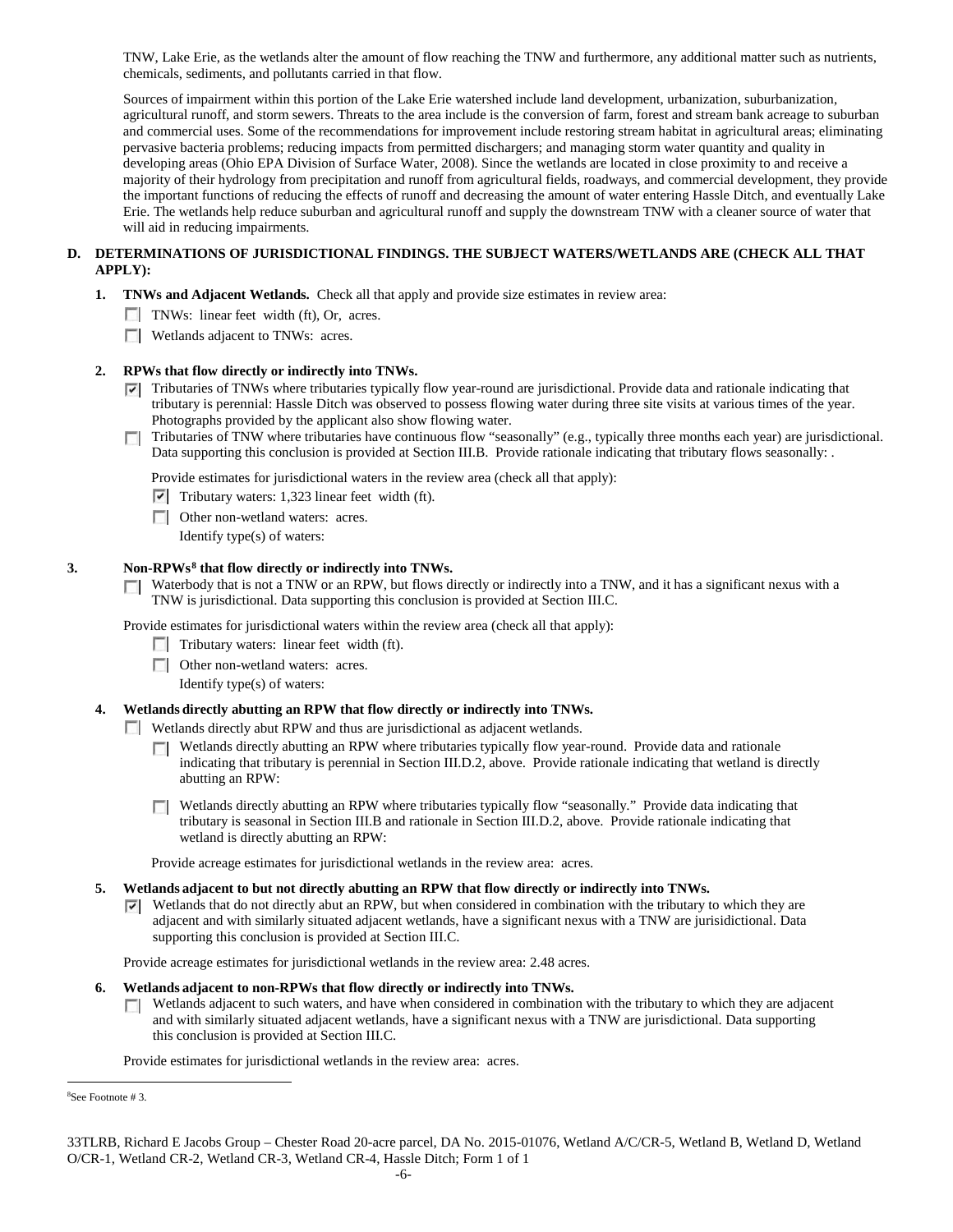### **7. Impoundments of jurisdictional waters. [9](#page-6-0)**

As a general rule, the impoundment of a jurisdictional tributary remains jurisdictional.

- Demonstrate that impoundment was created from "waters of the U.S.," or n
- Demonstrate that water meets the criteria for one of the categories presented above (1-6), or
- n Demonstrate that water is isolated with a nexus to commerce (see E below).

#### **E. ISOLATED [INTERSTATE OR INTRA-STATE] WATERS, INCLUDING ISOLATED WETLANDS, THE USE, DEGRADATION OR DESTRUCTION OF WHICH COULD AFFECT INTERSTATE COMMERCE, INCLUDING ANY SUCH WATERS (CHECK ALL THAT APPLY):[10](#page-6-1)**

which are or could be used by interstate or foreign travelers for recreational or other purposes.

- $\Box$  from which fish or shellfish are or could be taken and sold in interstate or foreign commerce.
- $\Box$  which are or could be used for industrial purposes by industries in interstate commerce.
- **Interstate isolated waters. Explain:**
- **C** Other factors. Explain:

#### **Identify water body and summarize rationale supporting determination:**

Provide estimates for jurisdictional waters in the review area (check all that apply):

- $\Box$  Tributary waters: linear feet width (ft).
- **Other non-wetland waters: acres.**

Identify type(s) of waters:

**Wetlands: acres.** 

### **F. NON-JURISDICTIONAL WATERS, INCLUDING WETLANDS (CHECK ALL THAT APPLY):**

- If potential wetlands were assessed within the review area, these areas did not meet the criteria in the 1987 Corps of Engineers Г Wetland Delineation Manual and/or appropriate Regional Supplements.
- п Review area included isolated waters with no substantial nexus to interstate (or foreign) commerce.

Prior to the Jan 2001 Supreme Court decision in "*SWANCC*," the review area would have been regulated based solely on the п "Migratory Bird Rule" (MBR).

- n Waters do not meet the "Significant Nexus" standard, where such a finding is required for jurisdiction. Explain:
- n Other: (explain, if not covered above):

Provide acreage estimates for non-jurisdictional waters in the review area, where the sole potential basis of jurisdiction is the MBR factors (i.e., presence of migratory birds, presence of endangered species, use of water for irrigated agriculture), using best professional judgment (check all that apply):

- Non-wetland waters (i.e., rivers, streams): linear feet width (ft).
- Lakes/ponds: acres.
- Other non-wetland waters: acres. List type of aquatic resource: .
- Wetlands: acres.

Provide acreage estimates for non-jurisdictional waters in the review area that do not meet the "Significant Nexus" standard, where such a finding is required for jurisdiction (check all that apply):

- Non-wetland waters (i.e., rivers, streams): linear feet width (ft).
- Lakes/ponds: acres.
- Other non-wetland waters: acres. List type of aquatic resource: .
- Wetlands: acres.

#### **SECTION IV: DATA SOURCES.**

- **A. SUPPORTING DATA. Data reviewed for JD (check all that apply -** checked items shall be included in case file and, where checked and requested, appropriately reference sources below):
	- Maps, plans, plots or plat submitted by or on behalf of the applicant/consultant:
	- $\nabla$  Data sheets prepared/submitted by or on behalf of the applicant/consultant.
		- $\nabla$  Office concurs with some of the data sheets/delineation report. Additional data was collected by the Corps during site visits.

<span id="page-6-0"></span><sup>&</sup>lt;sup>9</sup> To complete the analysis refer to the key in Section III.D.6 of the Instructional Guidebook.

<span id="page-6-1"></span><sup>&</sup>lt;sup>10</sup> Prior to asserting or declining CWA jurisdiction based solely on this category, Corps Districts will elevate the action to Corps and EPA HQ for review consistent with the process described in the Corps/EPA *Memorandum Regarding CWA Act Jurisdiction Following Rapanos.*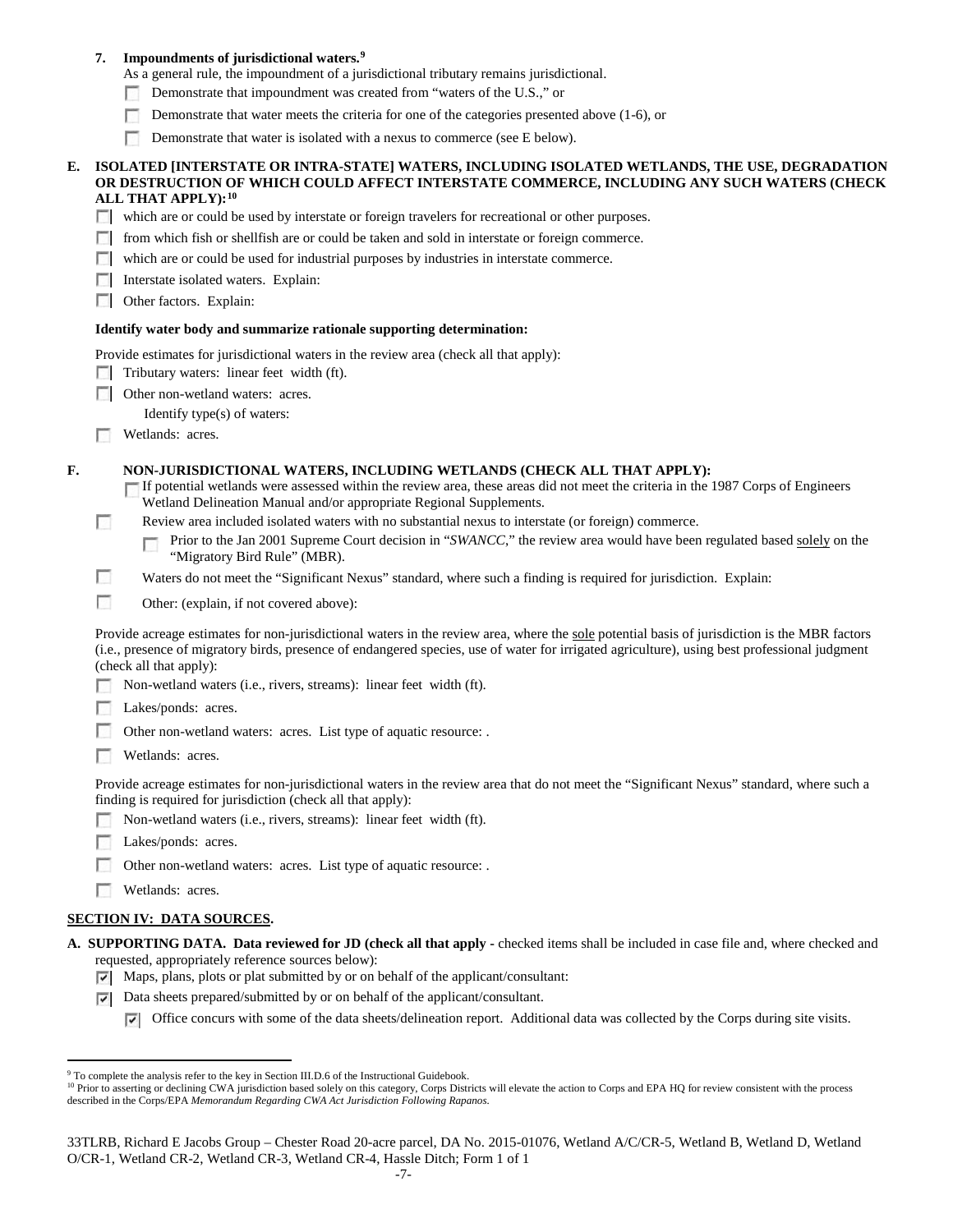|    | Office does not concur with data sheets/delineation report.                                                                                                                                                                                                                                                                                                                                                                                              |  |  |  |  |  |  |  |
|----|----------------------------------------------------------------------------------------------------------------------------------------------------------------------------------------------------------------------------------------------------------------------------------------------------------------------------------------------------------------------------------------------------------------------------------------------------------|--|--|--|--|--|--|--|
| ⊽  | Data sheets prepared by the Corps: Site observations were made during the October and December 2015 site visits. Datapoints were                                                                                                                                                                                                                                                                                                                         |  |  |  |  |  |  |  |
|    | collected during the May 2016 site visit.<br>Corps navigable waters' study:                                                                                                                                                                                                                                                                                                                                                                              |  |  |  |  |  |  |  |
| ⊽  | U.S. Geological Survey Hydrologic Atlas:                                                                                                                                                                                                                                                                                                                                                                                                                 |  |  |  |  |  |  |  |
|    | $ \nabla $ USGS NHD data.                                                                                                                                                                                                                                                                                                                                                                                                                                |  |  |  |  |  |  |  |
|    | USGS 8 and 12 digit HUC maps.                                                                                                                                                                                                                                                                                                                                                                                                                            |  |  |  |  |  |  |  |
| ⇂  | U.S. Geological Survey map(s). Cite scale $\&$ quad name: Avon                                                                                                                                                                                                                                                                                                                                                                                           |  |  |  |  |  |  |  |
| ⊽  | USDA Natural Resources Conservation Service Soil Survey. Citation: Lorain County                                                                                                                                                                                                                                                                                                                                                                         |  |  |  |  |  |  |  |
| ⊽  | National wetlands inventory map(s). Cite name: Avon                                                                                                                                                                                                                                                                                                                                                                                                      |  |  |  |  |  |  |  |
|    | State/Local wetland inventory map(s):                                                                                                                                                                                                                                                                                                                                                                                                                    |  |  |  |  |  |  |  |
|    | FEMA/FIRM maps:                                                                                                                                                                                                                                                                                                                                                                                                                                          |  |  |  |  |  |  |  |
|    | 100-year Floodplain Elevation is: (National Geodectic Vertical Datum of 1929)                                                                                                                                                                                                                                                                                                                                                                            |  |  |  |  |  |  |  |
| ⊽  | Aerial (Name & Date): Google Earth Pro October 2015, September 2015, July 2015, June 2014, May 2012, April<br>Photographs: $\nabla$<br>2012, Bing aerial view, Bing Bird's Eye View, Lorain County Auditor 2015 Spring, 2015 Summer, 2013 Aerial,<br>2011 Aerial, HistoricAerials.com 2013, 2011, 2006                                                                                                                                                   |  |  |  |  |  |  |  |
| L. | Other (Name & Date): Delineation map September 2015<br>or $\overline{\mathbf{v}}$                                                                                                                                                                                                                                                                                                                                                                        |  |  |  |  |  |  |  |
|    | Previous determination(s). File no. and date of response letter:                                                                                                                                                                                                                                                                                                                                                                                         |  |  |  |  |  |  |  |
|    | Applicable/supporting case law:                                                                                                                                                                                                                                                                                                                                                                                                                          |  |  |  |  |  |  |  |
| L. | Applicable/supporting scientific literature:<br>-Ohio EPA. 2008. Black River Watershed TMDL Report.<br>http://www.epa.state.oh.us/portals/35/tmdl/BlackRiverTMDLFactsheet_oct08.pdf. Accessed February 29, 2016.<br>-Freeman, M.C., C.M. Pringle, and C.R. Jackson. 2007. Hydrologic Connectivity and the Contribution of Stream Headwaters to<br>Ecological Integrity at Regional Scales. Journal of the American Water Resources Association. 43:5-14. |  |  |  |  |  |  |  |

Other information (please specify):

# **B. ADDITIONAL COMMENTS TO SUPPORT JD:**